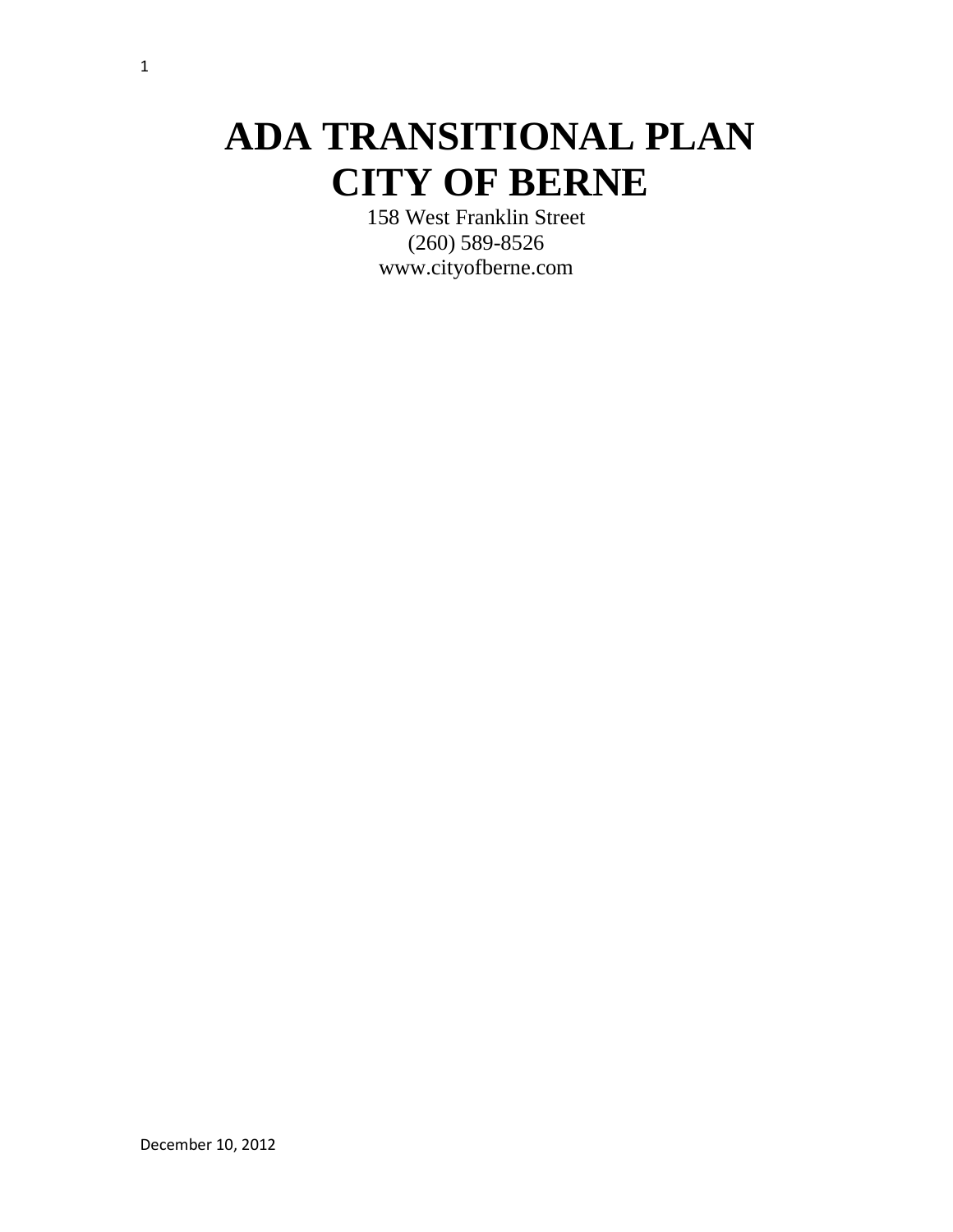# **Table of Contents**

| Statement/Mission                                                                                                                                        | 1              |
|----------------------------------------------------------------------------------------------------------------------------------------------------------|----------------|
| <b>Non-Discrimination Notice</b><br><u> 1989 - Johann Stoff, deutscher Stoff, der Stoff, der Stoff, der Stoff, der Stoff, der Stoff, der Stoff, der </u> | 1              |
| Designation of an ADA Coordinator                                                                                                                        | $\overline{2}$ |
| <b>Grievance Procedure</b>                                                                                                                               | 3              |
| <u>Design Standards for Sidewalks</u>                                                                                                                    | $\overline{4}$ |
| <b>Public Involvement Opportunities</b>                                                                                                                  | 5              |
| <u>Inventory</u>                                                                                                                                         | 5.             |
| Assessment Procedures                                                                                                                                    | 11             |
| <b>Funding &amp; Schedule</b>                                                                                                                            | 13             |
| <b>Review &amp; Evaluation</b>                                                                                                                           | 13             |
| Appendix A                                                                                                                                               |                |
| Appendix B                                                                                                                                               |                |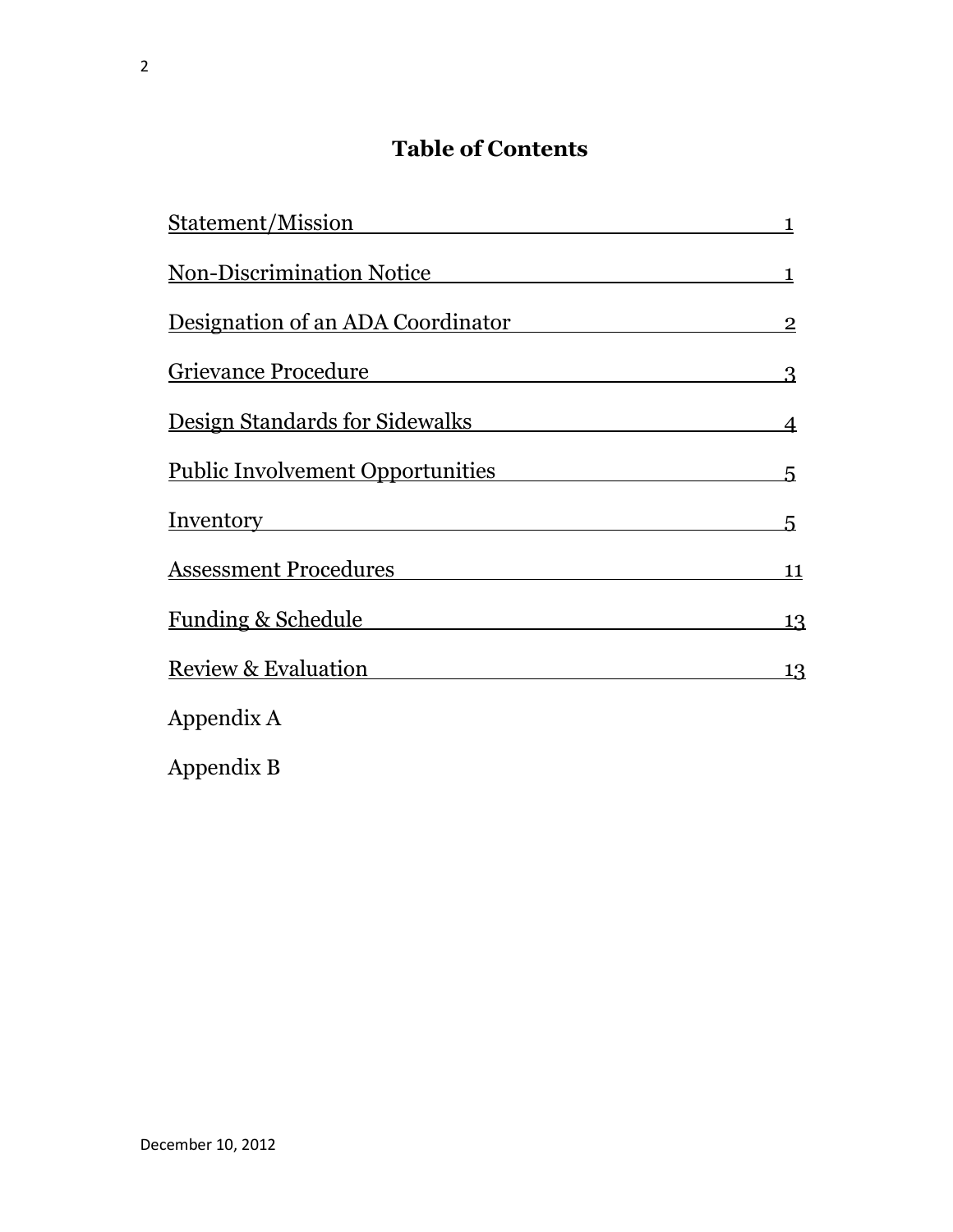#### **Statement/Mission**

In 1990, the Federal Government enacted the Americans with Disabilities Act ("ADA"). The City of Berne, Indiana recognizes its legal obligation to comply with Title II of the ADA and hereby establishes a transition plan to ensure compliance of this federal law, rules and regulations. Therefore the City of Berne will identify barriers that exist and state how and when the barriers are to be removed by providing a means to address complaints of discrimination, by encouraging public input to assess, address and meet access needs, and by establishing periodic reviews of the plan to monitor progress and compliance. The purpose of the Plan is to ensure that the citizens of Berne are provided full access to the City programs, services and activities in a timely manner. The City of Berne elected officials and staff believe the ability to accommodate disabled persons is essential to good customer service, the quality of life Berne residents seek to enjoy and to effective governance. Title II of the ADA requires that each of the City of Berne services, programs and activities, when viewed in their entirety, be readily accessible and usable by individuals with disabilities.

#### **Non-Discrimination Notice**

In accordance with the requirements of Title II of the Americans with Disabilities Act of 1990 ("ADA"), the City of Berne will not discriminate against qualified individuals with disabilities on the basis of disability in its services, programs, or activities.

**Employment:** The City of Berne does not discriminate on the basis of disability in its hiring or employment practices and complies with all regulations promulgated by the U.S. Equal Employment Opportunity Commission under Title I of the ADA.

**Effective Communication:** The City of Berne will generally, upon request, provide appropriate aids and services leading to effective communication for qualified persons with disabilities so they can participate equally in City programs, services, and activities, including qualified sign language interpreters, documents in Braille, and other ways of making information and communications accessible to people who have speech, hearing, or vision impairments.

December 10, 2012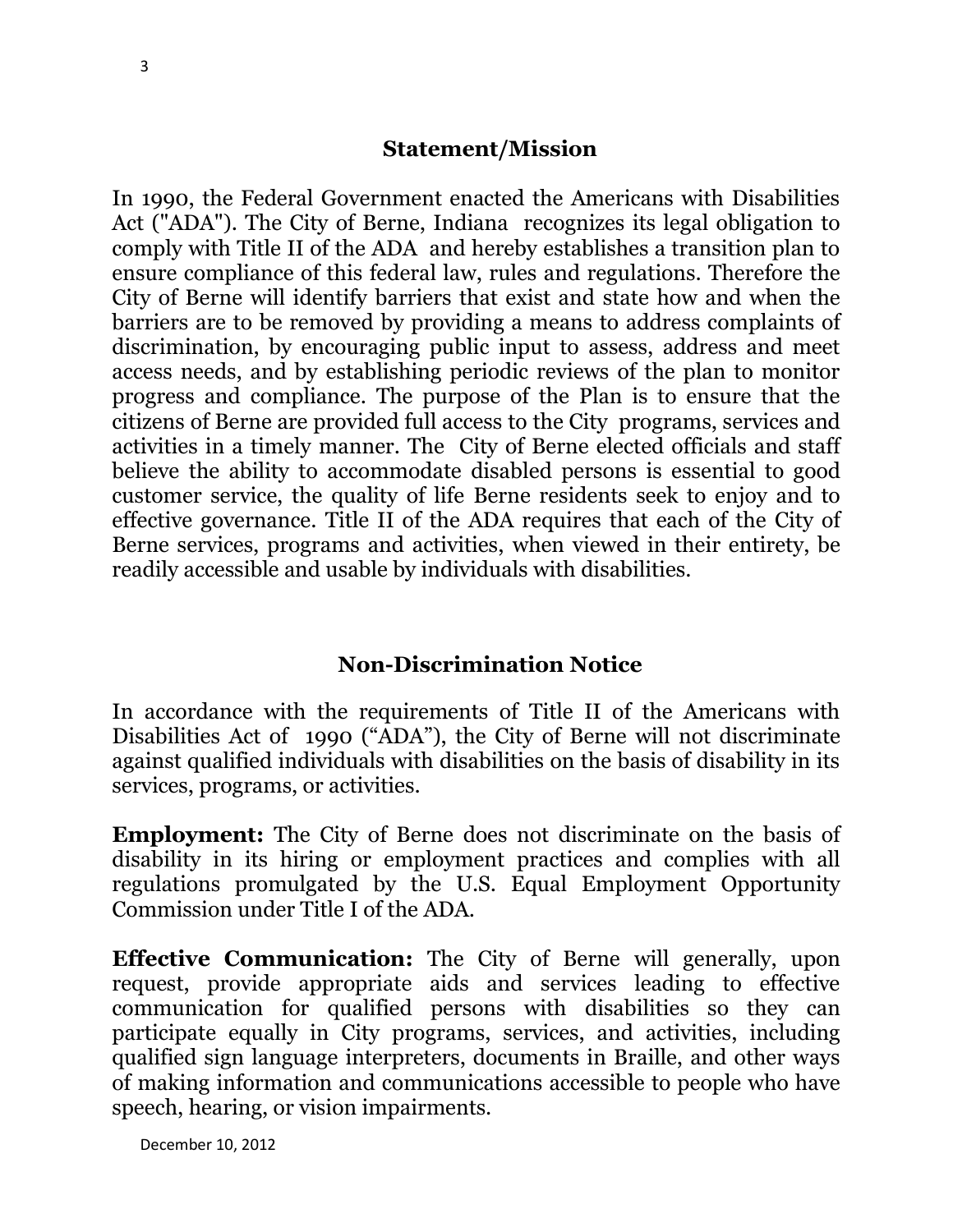**Modifications to Policies and Procedures:** The City of Berne will make all reasonable modifications to policies and programs to ensure that people with disabilities have an equal opportunity to enjoy all of its programs, services and activities. For example, individuals with service animals are welcome in City offices, even where pets are generally prohibited.

Anyone who requires an auxiliary aid or service for effective communication, or a modification of policies or procedures to participate in a program, service, or activity of the City of Berne should contact the of Rebecca Sprunger as soon as possible but no later than 48 hours before the scheduled event.

The ADA does not require the City of Berne to take any action that would fundamentally alter the nature of its programs or services, or impose an undue financial or administrative burden.

Complaints that a program, service, or activity of the City of Berne is not accessible to persons with disabilities should be directed to Rebecca Sprunger

The City of Berne will not place a surcharge on a particular individual with a disability or any group of individuals with disabilities to cover the cost of providing auxiliary aids/services or reasonable modifications of policy, such as retrieving items from locations that are open to the public but are not accessible to persons who use wheelchairs.

# **Designation of an ADA Coordinator**

Pursuant to Resolution 2012-12-1 adopted on the 10<sup>th</sup> day of December, 2012, by the City of Berne the position of ADA Coordinator for the City of Berne was created. The following individual was appointed to serve in such capacity:

Rebecca Sprunger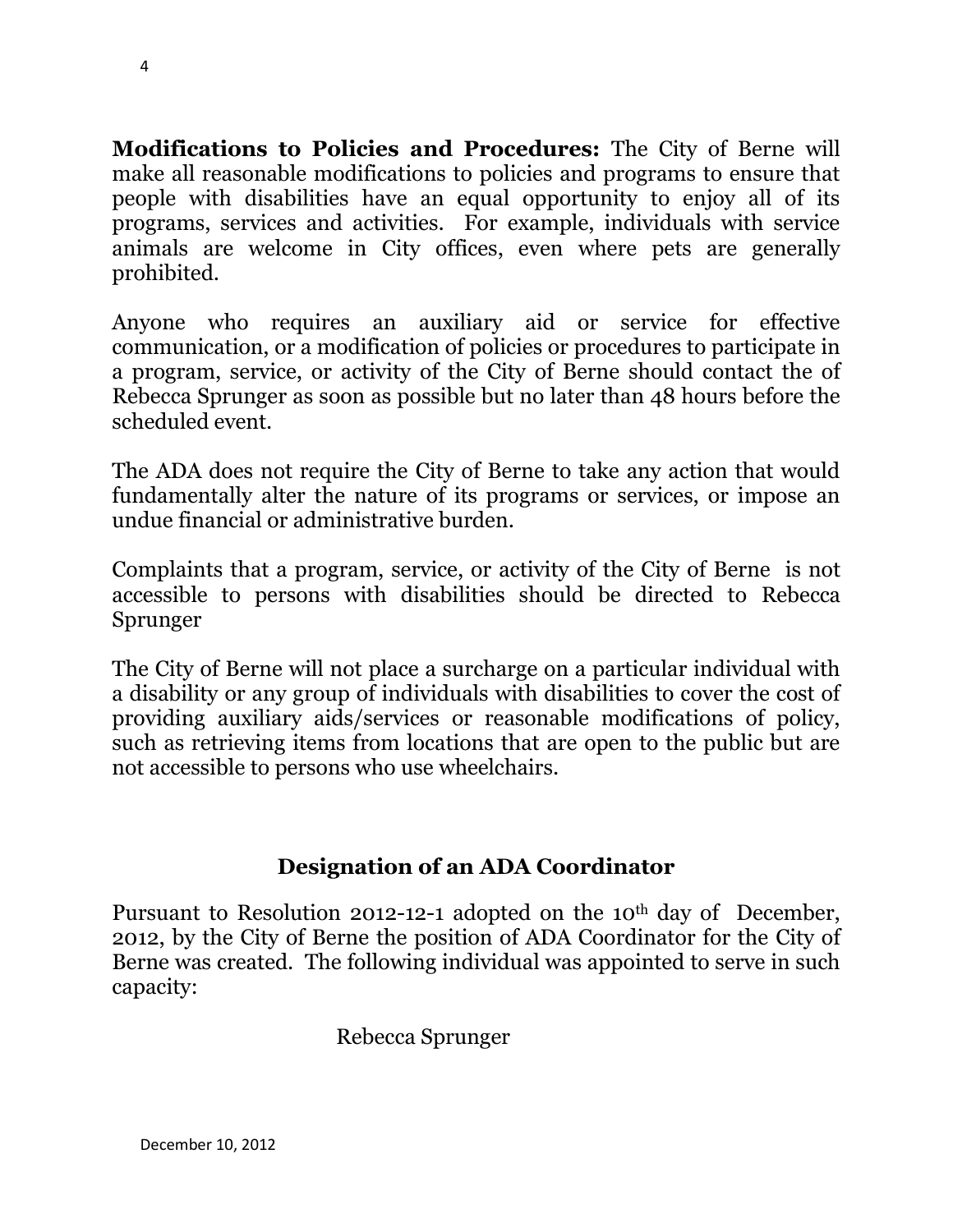Rebecca Sprunger holds such position concurrently with her appointment as the Administrative Assistant and is responsible for overseeing compliance with the ADA.

Rebecca Sprunger 158 W. Franklin Street (260) 589-8526 bsprunger@cityofberne.com

#### **City of Berne Indiana Grievance Procedure under The Americans with Disabilities Act**

This Grievance Procedure is established to meet the requirements of the Americans with Disabilities Act of 1990 ("ADA"). It may be used by anyone who wishes to file a complaint alleging discrimination on the basis of disability in the provision of services, activities, programs, or benefits by the City of\_Berne. The City of Berne Personnel Policy governs employment-related complaints of disability discrimination.

The complaint should be in writing and contain information about the alleged discrimination such as name, address, phone number of complainant and location, date, and description of the problem. Alternative means of filing complaints, such as personal interviews or a tape recording of the complaint, will be made available for persons with disabilities upon request.

The complaint should be submitted by the grievant and/or his/her designee as soon as possible but no later than 60 calendar days after the alleged violation to:

Rebecca Sprunger 158 W. Franklin Street, Berne Indiana 46711 (260) 589-8526 bsprunger@cityofberne.com

Within 15 calendar days after receipt of the complaint, Rebecca Sprunger or her designee will meet with the complainant to discuss the complaint and the possible resolutions. Within 15 calendar days of the meeting Rebecca Sprunger or her designee will respond in writing, and where appropriate, in a format accessible to the complainant, such as large print, Braille, or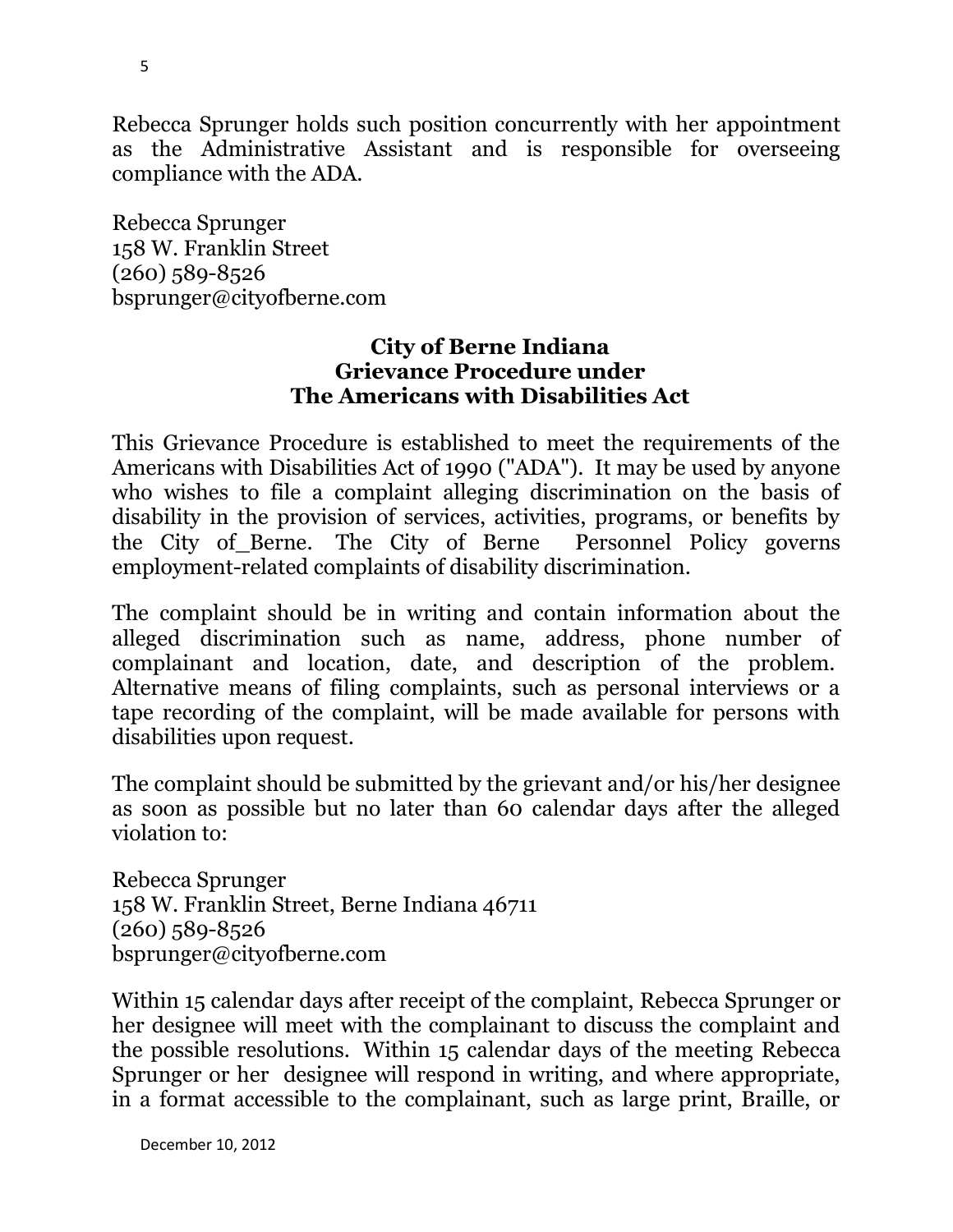audio tape. The response will explain the position of the City of Berne and offer options for substantive resolution of the complaint.

If the response by Rebecca Sprunger or her designee does not satisfactorily resolve the issue, the complainant and/or his/her designee may appeal the decision within 15 calendar days after receipt of the response to the Mayor or (his/her*)* designee.

Within 15 calendar days after receipt of the appeal, the Mayor or (his/her*)* designee will meet with the complainant to discuss the complaint and possible resolutions. Within 15 calendar days after the meeting, the Mayor or his/her designee will respond in writing, and, where appropriate, in a format accessible to the complainant, with a final resolution of the complaint.

All written complaints received by Rebecca Sprunger or her designee, appeals to the Mayor or (his/her) designee, and responses from these two offices will be retained by the City of Berne for at least three years.

# **Design Standards-Sidewalks**

*Sidewalks:* Sidewalk curbs constructed as part of planned development, sidewalk curbs replaced by or for the City of Berne, or sidewalk curbs replaced by or for a property owner through a City match funding program shall be constructed in accordance with the PROWAG (Proposed Accessibility Guidelines for Pedestrian Facilities in the Public Right-of-Way) regulations and standards.

# **Public Involvement Opportunities**

The general public is encouraged to participate in identifying needs or barriers to accessibility. This may done by contacting the ADA Coordinator.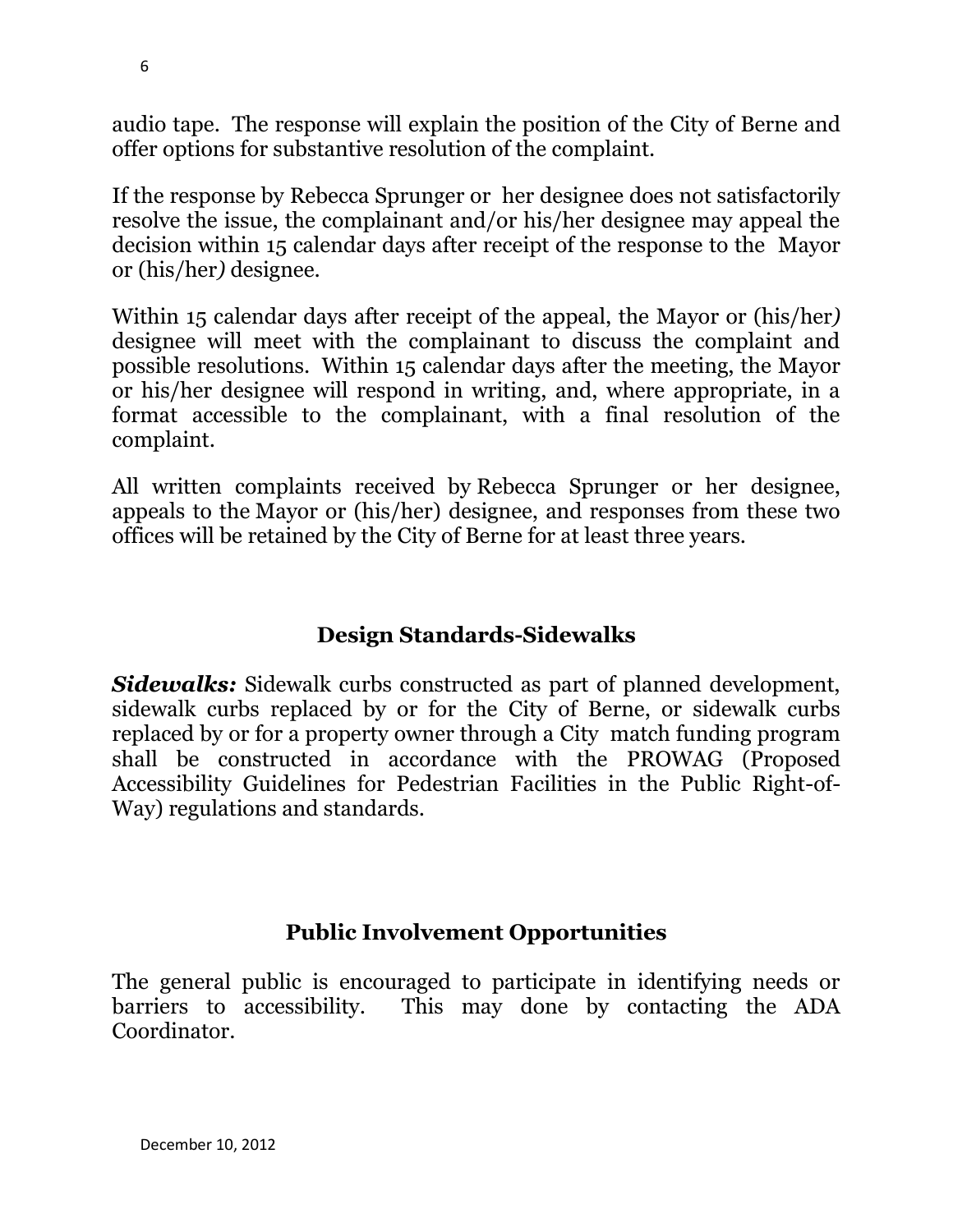Rebecca Sprunger 158 W. Franklin Street (260) 589-8526 bsprunger@cityofberne.com

A draft of the City of Berne Transition Plan will be available on the website on December 11, 2012 to December 21, 2012 for the public comment period. The Transition Plan will also be available in the following City of Berne offices for viewing: City Hall, and the Berne Police Department. Anyone that would like to comment on the Transition Plan can submit their comments in these offices or can contact the ADA Coordinator.

After the City of Berne Transition Plan has been adopted it will be posted on the City website. It will also be available in the following City offices for viewing: City Hall, Berne Police Department . A copy of the Transition Plan will also be available at the Berne Public Library.

### **Inventory**

In an effort to remove barriers to streets and sidewalks, the City of Berne has inventoried all curbs and sidewalks within the City of Berne's jurisdiction. The inventory procedure is intended to identify a comprehensive list or inventory of all curbs and sidewalks in the City of Berne jurisdiction that are not ADA compliant. This is composed of an effort to both fully inventory all of the infrastructure that is present and then to identify those items in the system which are not compliant with ADA requirements.

The City of Berne has developed its inventory of the existing system in five steps:

#### Step 1: Aerial Maps

Aerial maps of Berne were used to map the locations on the system that include sidewalks and/or curbs. In addition,City staff assisted in this process to assure sidewalks and curbs were not missed.

Step 2: Field Evaluation and Inventory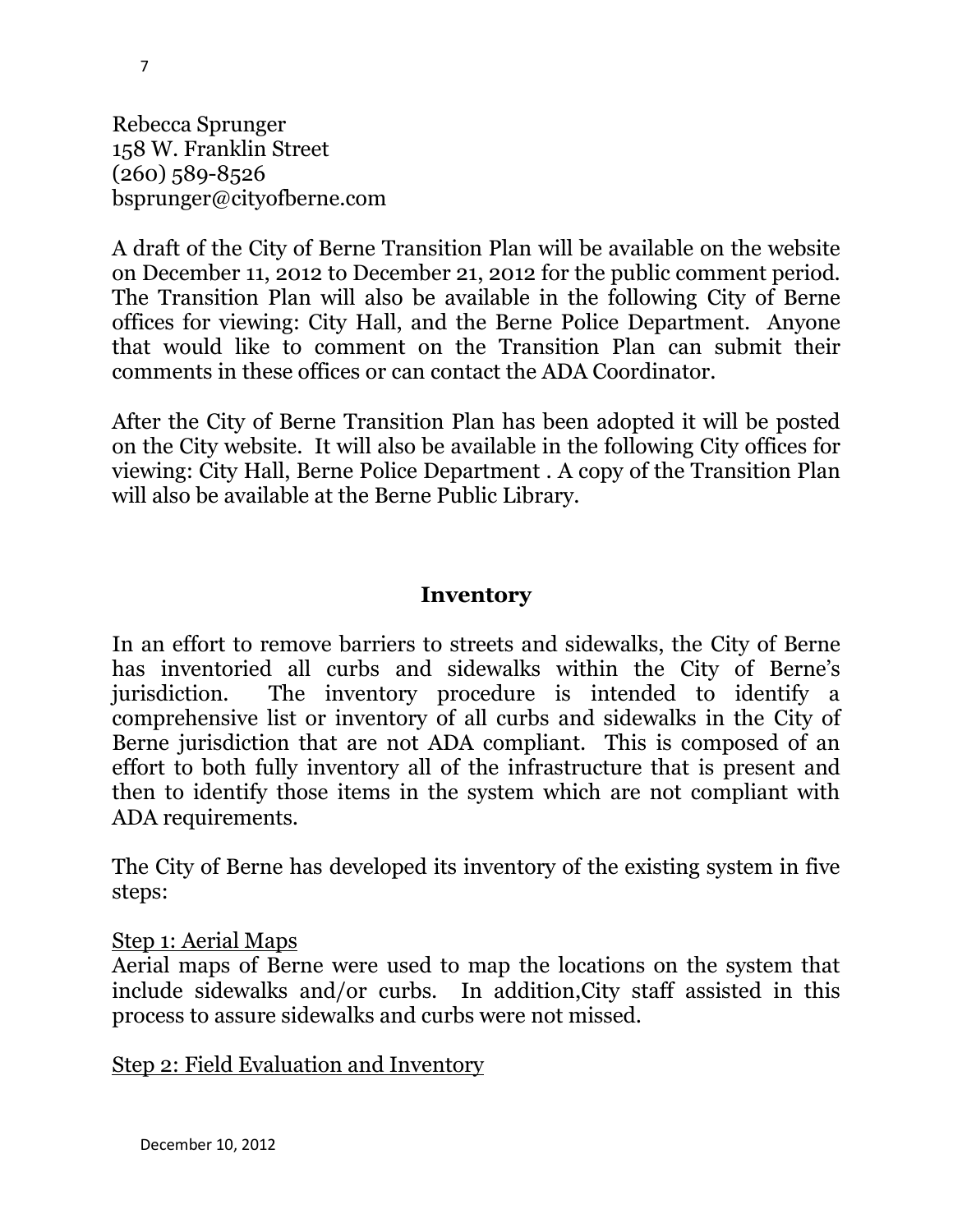Once the system of sidewalks and curbs had been mapped, a field investigation of each was completed to measure and/or evaluate the following characteristics of each segment of sidewalk and curb.

The following attributes were to be collected for sidewalks and ramps.

- Measured width
- Cross slope observation (2% maximum)
- Heaving
- Continuity
- Joint condition
- Ramp width
- Ramp slope
- Ramp turning space
- Ramp clear space
- Detectable warnings

The above items were considered and a summary "Condition Rating" was given as follows:

- $A ADA$  Compliant, no concerns (Green)
- B One major problem or multiple minor problems, needs some attention (Yellow)
- $\blacksquare$  C Broken, impassable by wheelchairs, difficult for pedestrians (Red)

Examples of sidewalk and ramp ratings are provided on the following pages.

Currently there are 266 ramps in (City). The number of non-compliant ramps is 226. Of the 226 non-compliant ramps, 117 are rated a Red, 109 are rated a **Yellow**, 40 are rated a **Green.** 

Currently there are 266 sidewalks in (City). The number of non-compliant ramps is 226. Of the 226 non-compliant ramps, 117 are rated a Red, 109 are rated a Yellow, 40 are rated a Green.

Step 3: Preparation of a Map of Compliant and Non-Compliant features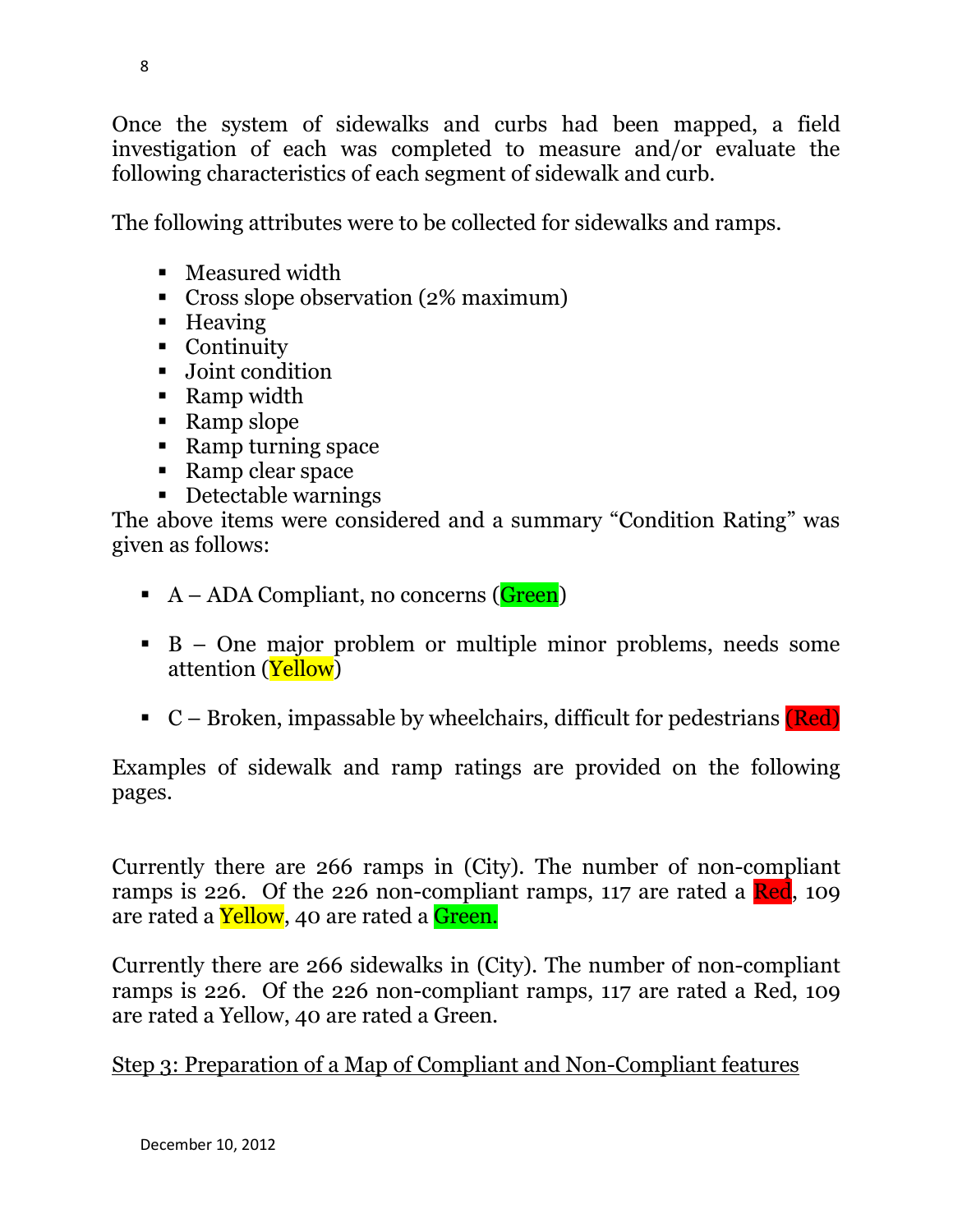A map has been produced that identifies all the sidewalks and ramps and their rating. The map can sort by sidewalks or ramps.

### Step 4: Request for Review and Public Input

As part of the Transition Planning process, the map prepared in Step 3 will be made available for comment. The map will be posted on the City of Berne website and on display at the following locations Berne City Hall, Berne Police Department and the Berne Public Library. The comment period will be from December 11, 2012 to December 21, 2012.

#### Step 5: Update of the Inventory

After receiving input from the public review and staff the inventory will be updated as needed. This will provide a comprehensive list of the needs that exist in the system.

### **Assessment Procedures**

The assessment procedure is intended to establish the relative importance or priority of the various obstacles that are identified in the Inventory Phase.

This procedure will use four different evaluation factors. Each factor will have a score, with higher values indicating greater importance. Scores are then to be totaled to assist in the identification of which facilities are highest in priority.

Condition of Sidewalk or Ramp

1 point = Rating of B 2 points = Rating of  $C$  $3$  points = Rating of D or F

Vicinity of Pedestrian Destinations

Pedestrian Destination includes commercial businesses, schools, parks, government buildings/offices, libraries, churches

0 point = nothing nearby 1 point = within 1 block of pedestrian destination 2 points = with 1 block of multiple pedestrian destination 3 points = adjacent to a park, school, government building or library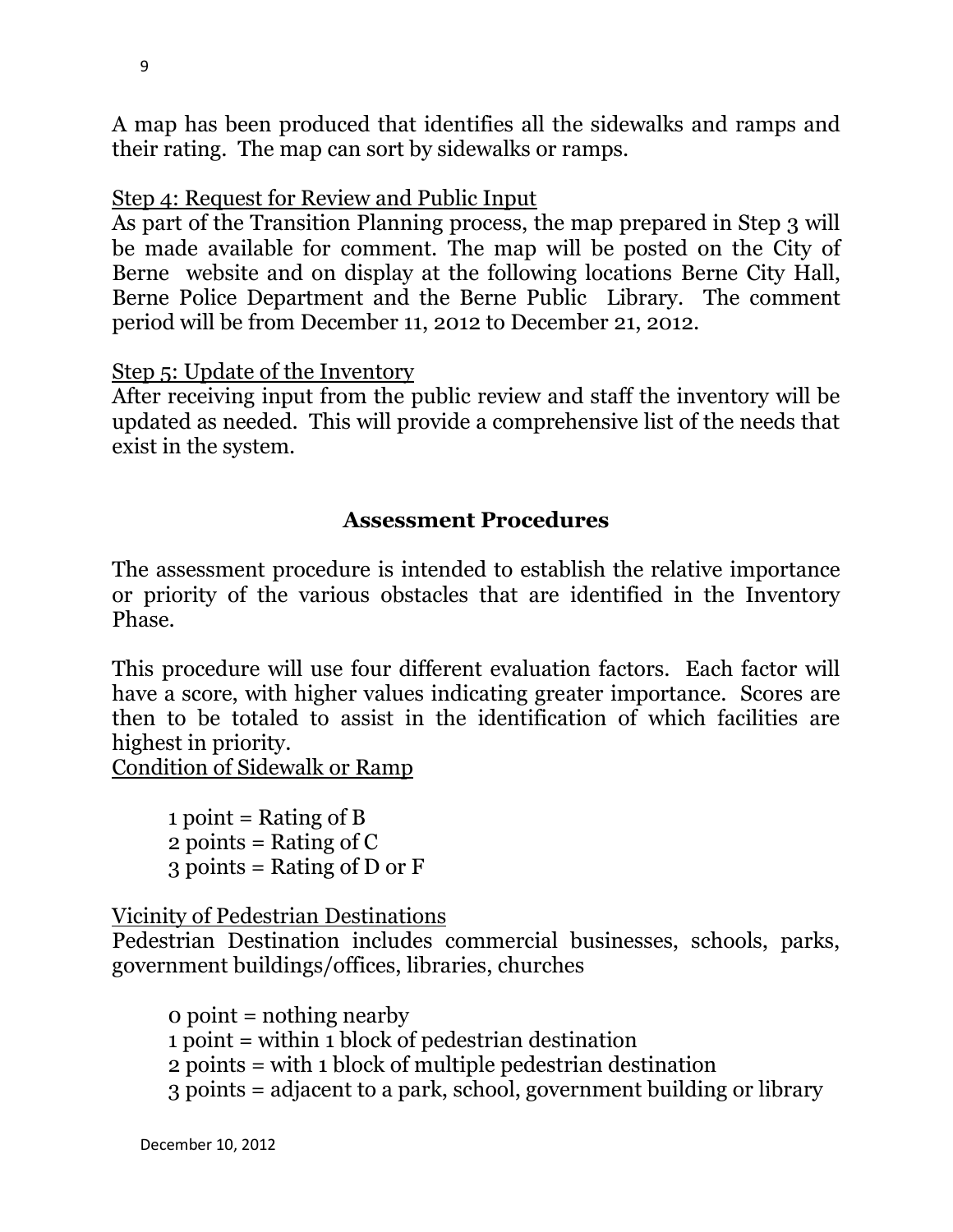## Public Interest

0 point = no comments 1 point = multiple public comments received 2 points = subject of a formal ADA grievance filing

Local Priority

This is intended to be a local decision-makers tool to provide emphasis to a specific need based on a special concern, especially one of public safety, anticipated heavy pedestrian traffic, or special site condition.

0 point = no special concerns noted at or near location 1 point = some special concern exists at or near location 2 points = special local emphasis exists at or near location

By totaling these factors, the highest score achievable would be 10, with the lowest being at least a 1. Each obstacle identified in the Inventory phase will be evaluated under this procedure. A total score for each need can thus be provided, with higher scores revealing higher priority repairs and improvements.

Appendix B contains the results of the evaluation of the sidewalks and ramps.

# **Funding & Scheduling**

The City of Berne will use the following funding sources Cedit funds and Street Department Budget to repair, modify or reconstruct sidewalk and ramps. The City of Berne intends to spend \$ 30,000.00 annually to repair, modify or reconstruct sidewalk and ramps to meet current ADA standards.

# **Review & Evaluation**

In January of each year the Mayor will meet with the ADA Coordinator to review the City of Berne's efforts put forth the previous year to comply with